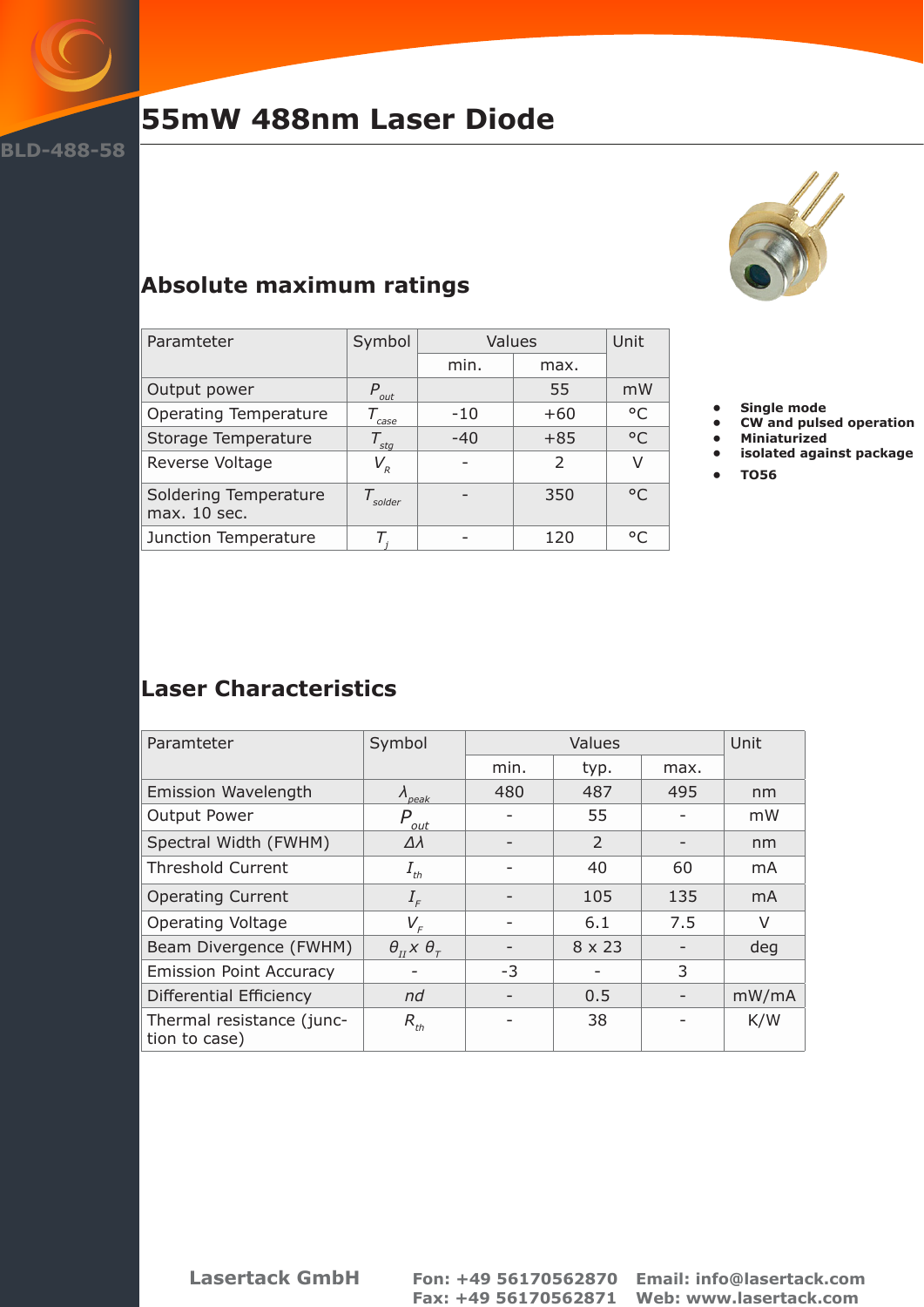## **BLD-488-58**

# **55mW 488nm Laser Diode**







Mass of the product : 0.31g (reference value)

Marking Position : TBD Printed contents : TBD

Note 1) Dimension of the bottom of leads.

Note 2) These dimensions are valid only in the range of 0  $\sim$  0.6mm

below from the reference plane.

Note 3) Please don't connect the lead pin No.2 to the driving circuit.

GENERAL TOLERANCES  $\pm$  0.2

|                   |                  | UNIT:mm                    |                          |  |
|-------------------|------------------|----------------------------|--------------------------|--|
| No.               | Component        | Material                   | Finish                   |  |
| $\left(1\right)$  | Laser Diode Chip | InAlGaN                    | $\overline{\phantom{0}}$ |  |
| 2                 | <b>Stem</b>      | Fe/Cu                      | Gold-plated              |  |
| 3                 | Cap              | 45Alloy                    | $Nickel + Pd$ plated     |  |
| $\left( 4\right)$ | Window glass     | <b>Borosilicated glass</b> | $\overline{\phantom{a}}$ |  |
| 5.                | Lead pins        | Kovar                      | Gold-plated              |  |

**Lasertack GmbH Fon: +49 56170562870 Email: info@lasertack.com**

 **Fax: +49 56170562871 Web: www.lasertack.com**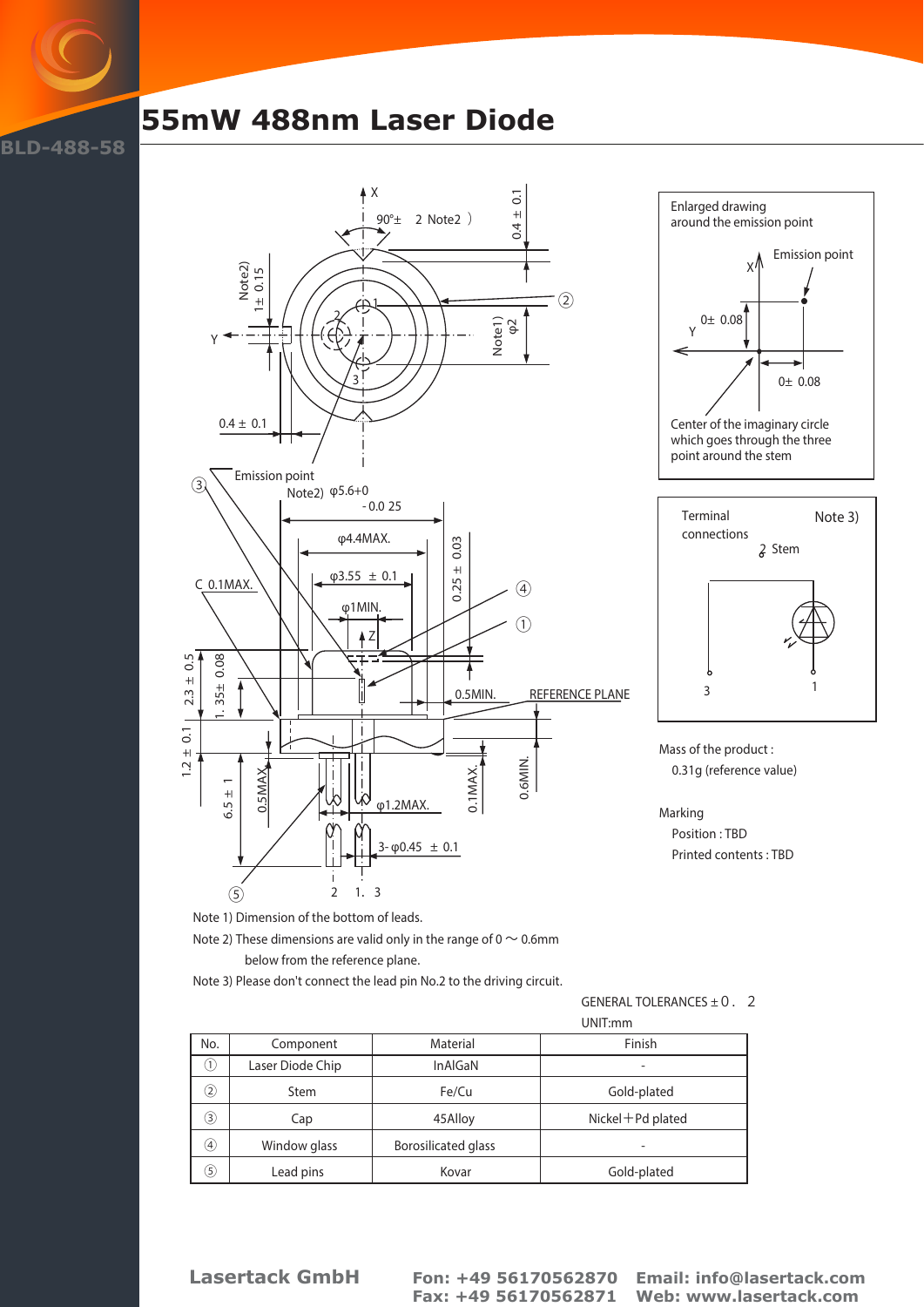# **Sicherheitshinweise**

**Bei diesem Laser handelt es sich um ein Klasse 3B Produkt in OEM Ausführung. Die Ausführung OEM bedeutet, dass der Laser nicht als Fertiggerät anzusehen ist, sondern ausschließlich zur Integration in Maschinen vorgesehen ist.**

**Besondere Sicherheitsvorkehrungen hinschichtlich des Arbeitsschutzes und der Unfallverhütungsvorschriften sind zu beachten.**

**Der Laser muss so montiert werden, dass die Strahlung weder Menschen, Tiere noch Gegenstände außerhalb des Bearbeitungsraums treffen kann, z.B. lichtundurchlässige (400-500nm) Gehäuse. Der Betrieb ist nur unter Aufsicht eines Laserschutzbeauftragten und unter Beachtung aller arbeitssicherheitsrelevanten Forschriften zulässig.**

**Abweichungen von Unfallverhütungsvorschriften können zu Körperbzw. Sachschäden führen.**

**Die Maschine ist so auszulegen, dass in keinem Fall Laserstrahlung nach außen dringen kann.**

**Relevante, jedoch möglicherweise nicht ausschließlich geltende Normen:** 

**DIN EN 12254:2010-07 DIN EN 60825-1:2015-07 DIN EN 60825-4**

#### **Laserstrahlung**

**Bestrahlung der Augen sowie der Haut durch direkte oder indirekte Strahlung vermeiden.**

**Laserklasse 3B nach DIN EN 60825-1:2015-07**

**Ausgangsleistung (Po): <300mW Wellenlänge (λ): 400-500nm**



**Lasertack GmbH Fon: +49 56170562870 Email: info@lasertack.com Fax: +49 56170562871 Web: www.lasertack.com**